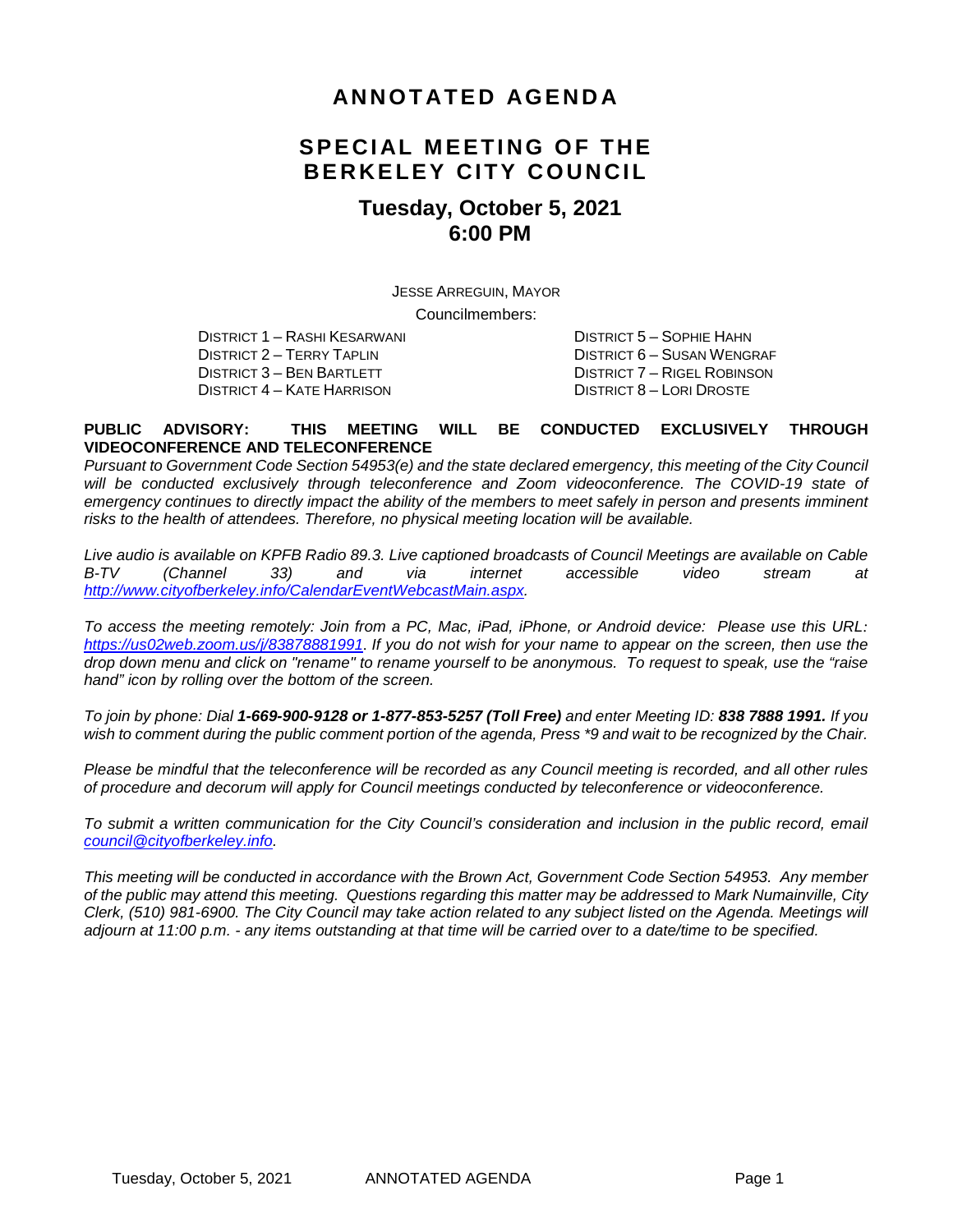#### **Preliminary Matters**

#### **Report from Closed Session**

The City Council met in closed session and authorized the City Attorney to settle Nathan Spencer v. City of Berkeley, Alameda County Superior Court, Case No. RG 19036980 for \$38,700.

The City Council met in closed session and authorized the City Attorney to settle Yenny Ung v. City of Berkeley, Alameda County Superior Court, Case No. RG19047098 for \$95,000.

**Roll Call:** 6:04 p.m.

**Present:** Bartlett, Harrison, Hahn, Wengraf, Robinson, Droste, Arreguin

**Absent:** Kesarwani, Taplin

Councilmember Kesarwani present at 6:07 p.m.

Councilmember Taplin present at 6:07 p.m.

#### **Consent Calendar**

**A. Waiver of Sanctuary City Ordinance for Motorola Solutions Lease From: City Manager**

**Recommendation:** Adopt a Resolution waiving the contract prohibition of Berkeley Municipal Code Chapter 13.105, Sanctuary City Contracting, in order to enter into a Public Safety Radio System lease with Motorola Solutions, Incorporated. **Financial Implications:** See report

Contact: Jennifer Louis, Police, (510) 981-5900, Abe Roman, Fire, (510) 981-3473 **Action:** Moved to Action Calendar. 24 speakers. M/S/C (Arreguin/Taplin) to adopt Resolution No. 70,052–N.S. waiving the contract prohibition of Berkeley Municipal Code Chapter 13.105, Sanctuary City Contracting, in order to enter into a Public Safety Radio System lease with Motorola Solutions, Incorporated.

**Vote:** Ayes – Kesarwani, Taplin, Wengraf, Robinson, Droste, Arreguin; Noes - None; Abstain – Bartlett, Harrison; Absent - Hahn.

Councilmember Hahn absent 7:07 p.m. – 9: 23 p.m.

Recess 7:53 p.m. – 8:03 p.m.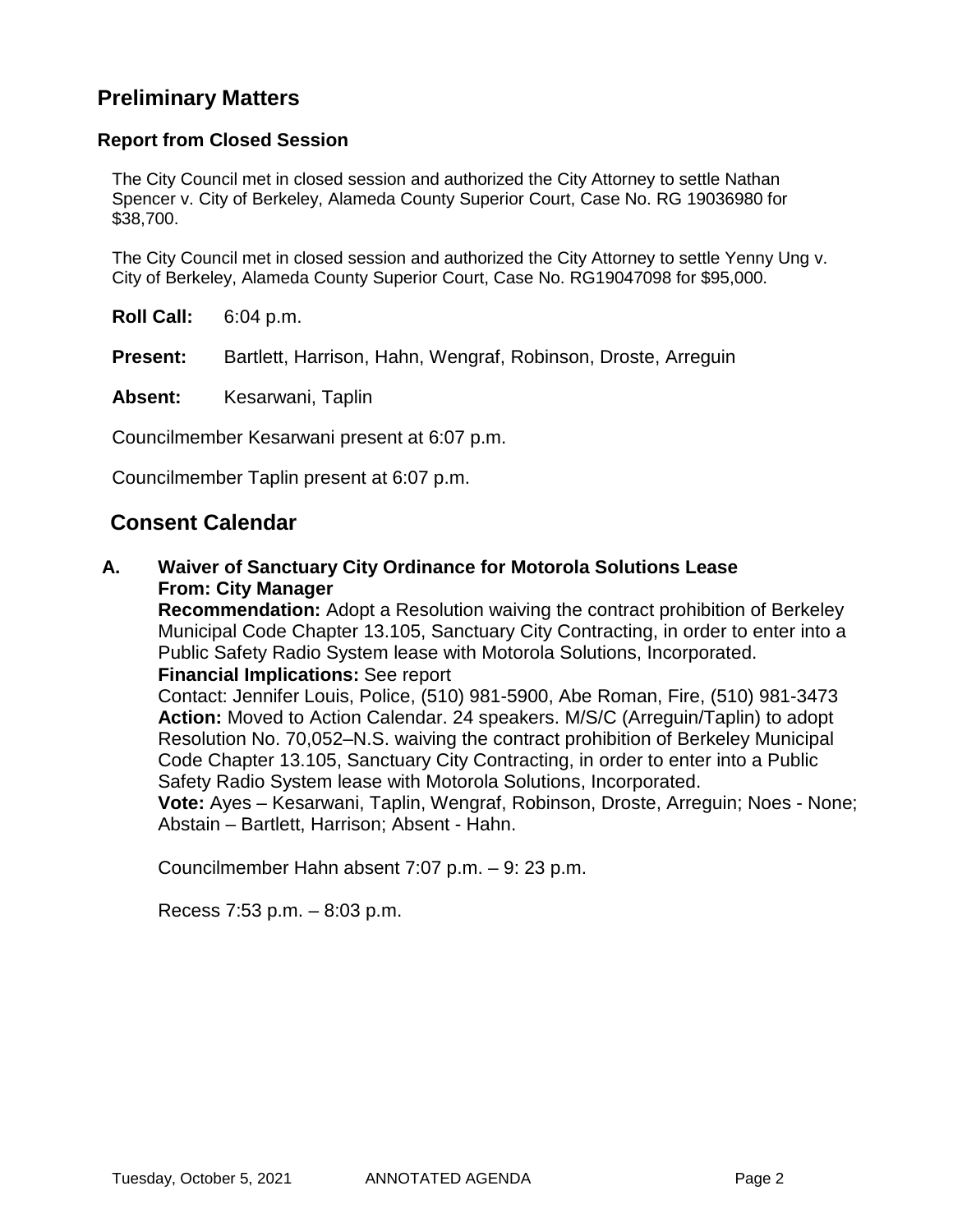### **Action Calendar**

**1. Approval of Interim Regulations for the Police Accountability Board and Office of the Director of Police Accountability for Handling Complaints Against Sworn Officers of the Police Department** *(Continued from September 28, 2021) (Item contains supplemental material)*

**From: Police Accountability Board and Director of Police Accountability Recommendation:** Approve Interim Regulations to be used by the Police Accountability Board and Director of Police Accountability for Handling Complaints Against Sworn Officers of the Police Department under City Charter Article XVIII, Section 125 (Measure II). The City Council is asked to choose between the Board's modified proposal, conditioned upon City Attorney approval, or the Interim Director's preferred version.

#### **Financial Implications:** None

Contact: Katherine Lee, Interim Director of Police Accountability, (510) 981-4950

**Action:** M/S/Failed (Taplin/Droste) to approve the Interim Regulations as proposed by the Director of Police Accountability with an amendment to require written permission of aggrieved party for an eye witness to file a complaint. **Vote:** Ayes – Taplin, Wengraf, Droste; Noes – Kesarwani, Bartlett, Harrison, Hahn, Robinson, Arreguin.

**Action:** 19 speakers. M/S/C (Harrison/Hahn) to approve Interim Regulations as proposed by the Police Accountability Board including the items listed below.

- Adding Eyewitnesses to the definition of "Complainant" which reads as follows, "Aggrieved Parties, as well as Eyewitnesses to alleged police misconduct who file a complaint with the Office of the Director of Police Accountability."
- Amending Section II.A.2. Who may file, to read, "Only Aggrieved Parties, as well as Eyewitnesses to alleged police misconduct, may file a complaint. Complaints may also be initiated by the Board upon a vote of five Board members to authorize an investigation."
- Extending filing deadline for complaints to 180 days.
- Definition of "Eyewitness(es)" added to Section I.A. to include description as a "percipient witness."

Consideration of amendments to how testimony is taken at hearings is deferred until the required legal process is completed. **Vote:** All Ayes.

# **Adjournment**

**Action:** M/S/C (Wengraf/Robinson) to adjourn the meeting. **Vote:** Ayes – Kesarwani, Taplin, Bartlett, Harrison, Wengraf, Robinson, Droste, Arreguin; Noes – None; Abstain – None; Absent – Hahn.

Councilmember Hahn absent 10:15 p.m. – 10:16 p.m.